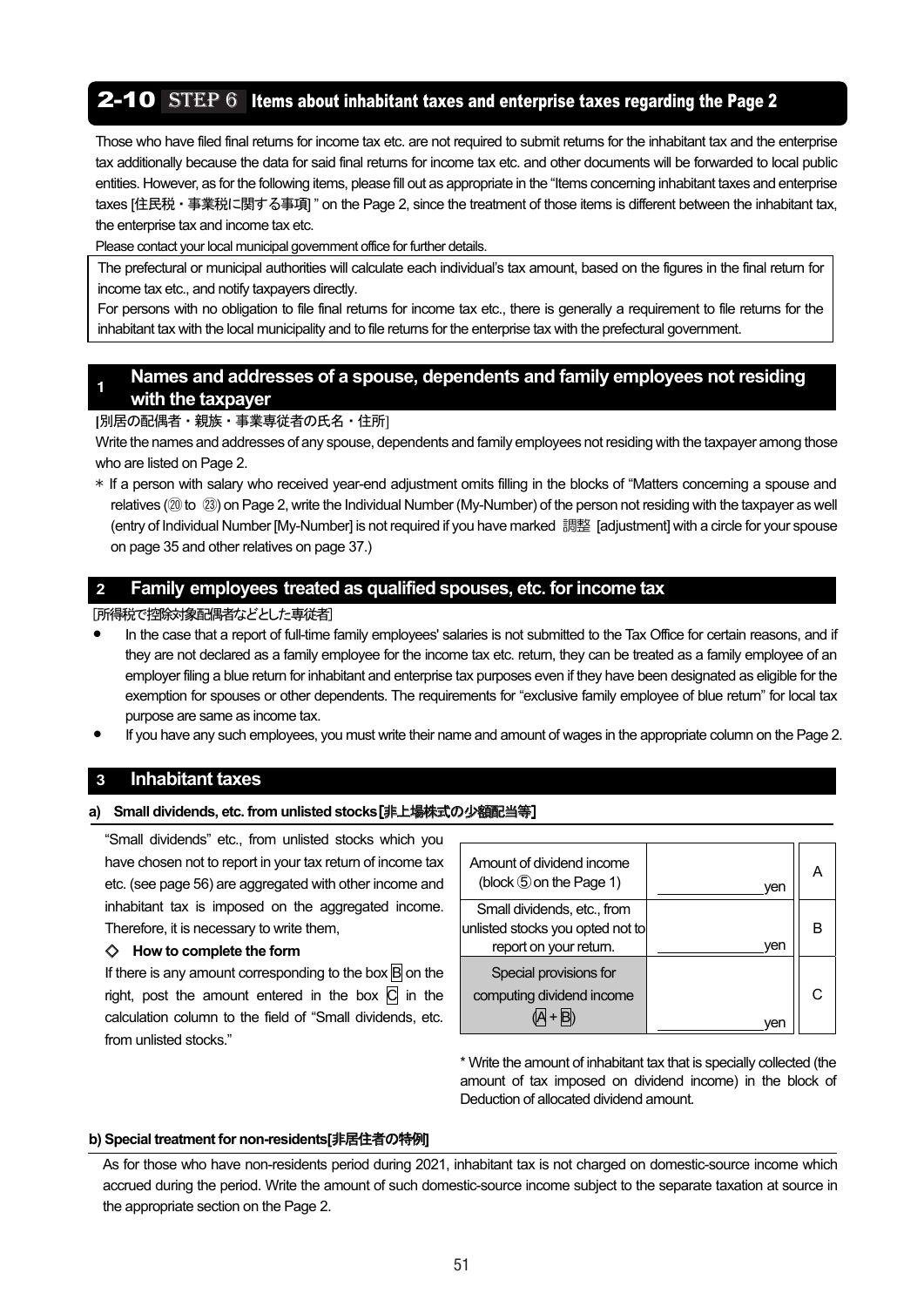#### **c) Deduction of allocated dividend amount[**配当割額控除額**]**

#### **Amount of deduction for income received from transfer of stocks, etc. [**株式等譲渡所得割額控除額**]**

Regarding the amount of the so-called "specific dividend etc." from which the prefectural inhabitant tax dividend rate is specially withheld during 2021 (5% of the tax rate) and the amount of the so-called "specific income received from transfer of stocks etc." from which the prefectural inhabitant tax for income received from transfer of stocks, etc. is specially withheld (5% of the tax rate), ① in the event that this amount was included in withholding at source without being reported as income tax etc., the amount for inhabitant tax will also be considered as being part of special withholding, and  $\oslash$  in the event that this amount was reported as income tax etc. and a deduction or refund of the amount withheld at source of income tax etc. is received, a deduction or refund for the amount specially withheld for inhabitants tax will also be receivable.

Thus, if you reported this amount as income tax etc., please write the amount of the dividend rate and amount of deduction for income received from transfer of stocks, etc. in the respective column of "deduction of allocated dividend amount" and "amount of deduction for income received from transfer of stocks, etc." on the Page 2. Please note that if you omit the writing, there may be cases that you are not eligible to this deduction.

If you wish to choose a different taxation method for inhabitant tax from that of income tax for income related to specified dividends, or income related to income from the transfer of specified stocks, you must submit a inhabitant tax return before you receive a inhabitant tax notice from your municipality.

However, if you wish to have the entire amount of specified dividends subject to special taxation and the amount of income from the transfer of specified stocks subject to special taxation be subject to special taxation (no need to file a tax return), you can eliminate the need to file an inhabitant tax return by entering a circle in the "No need to file a tax return for all specified dividends and income from the transfer of specified stocks[特定配当等・特定株式等譲渡所得の全部の申告不要]" column. (In this case, please do not enter the amount of dividends and the amount of income from transfer of stocks.)

- Please note that in the case of  $\bigcirc$  above, the total amount of income determined for "exemption for spouses," "exemption for dependents," etc. does not include the income related to the specific dividend, etc. and related to the amount of income received from transfer of specific stocks, etc.
- In the case of ② above, if municipal authorities have decided on awarding a refund to you for specially withheld tax after calculating your amount of tax, you will be notified by your municipality concerning the decision and procedure for receiving your refund.

## **d) No need to file a tax return for all specified dividends and income from the transfer of specified stocks**[特定配当等・特 定株式等譲渡所得の全部の申告不要]

If your dividend income and income from transfer of stocks during 2021 consist only of the amount of specified dividends subject to special taxation and the amount of income from transfer of specified stocks subject to special taxation, and you wish to have all of them subject to special taxation (no need to file a tax return) (excludes cases in which all of these are not required to be reported in the income tax return as well), enter a circle in the "No need to file a tax return for all specified dividends and income from transfer of specified stocks" column. In this case as a general rule, you do not need to submit a inhabitant tax return to your municipality, but please pay attention to the following points.

- \* If you have any dividend income or income from transfer of stocks that you must report in your inhabitant tax return, you may not enter a circle in the relevant column.
- \* If you are in receipt of dividends on listed shares which are paid to large shareholders, dividends on unlisted shares (includes small dividends on unlisted stocks that do not need to be reported for income tax purposes), income from transfer of listed shares (those gained through accounts other than withholding accounts) or income from transfer of unlisted shares, you cannot place a circle in relevant column since you cannot be exempt from filing a inhabitant tax return.
- \* If you wish to apply for a deduction for inhabitant tax different from that of your income tax, you may need to submit a separate inhabitant tax return, so please contact the municipality of your residence.
- \* Please note that if you circle the relevant box and do not submit a inhabitant tax return, you will not be able to apply the carryover deduction for transfer losses on listed stocks for inhabitant tax purposes.

#### **e) Methods of collecting inhabitant tax on income other than employment income and income from public pensions, etc.**  [給与、公的年金等以外の所得に係る住民税の徴収方法]

You may choose a method of collecting inhabitant tax on income other than employment income and income from public pension, etc. (if you are under 65 years of age as of April 1, 2022, other than employment income). If you would like to choose deduction from your salary, mark "Special collection" with a circle on Page 2, and if you prefer to make a payment separately at a counter, etc. rather than deduction from your salary, mark "Self-payment" with a circle.

The inhabitant tax on employment income and income pertaining to public pensions, etc. for persons aged 65 years or older as of April 1, 2022 will be deducted from their salaries or public pensions, etc., respectively.

Please see "Notification from Local Governments" (see page 65) about inhabitant tax on income pertaining to public pensions, etc.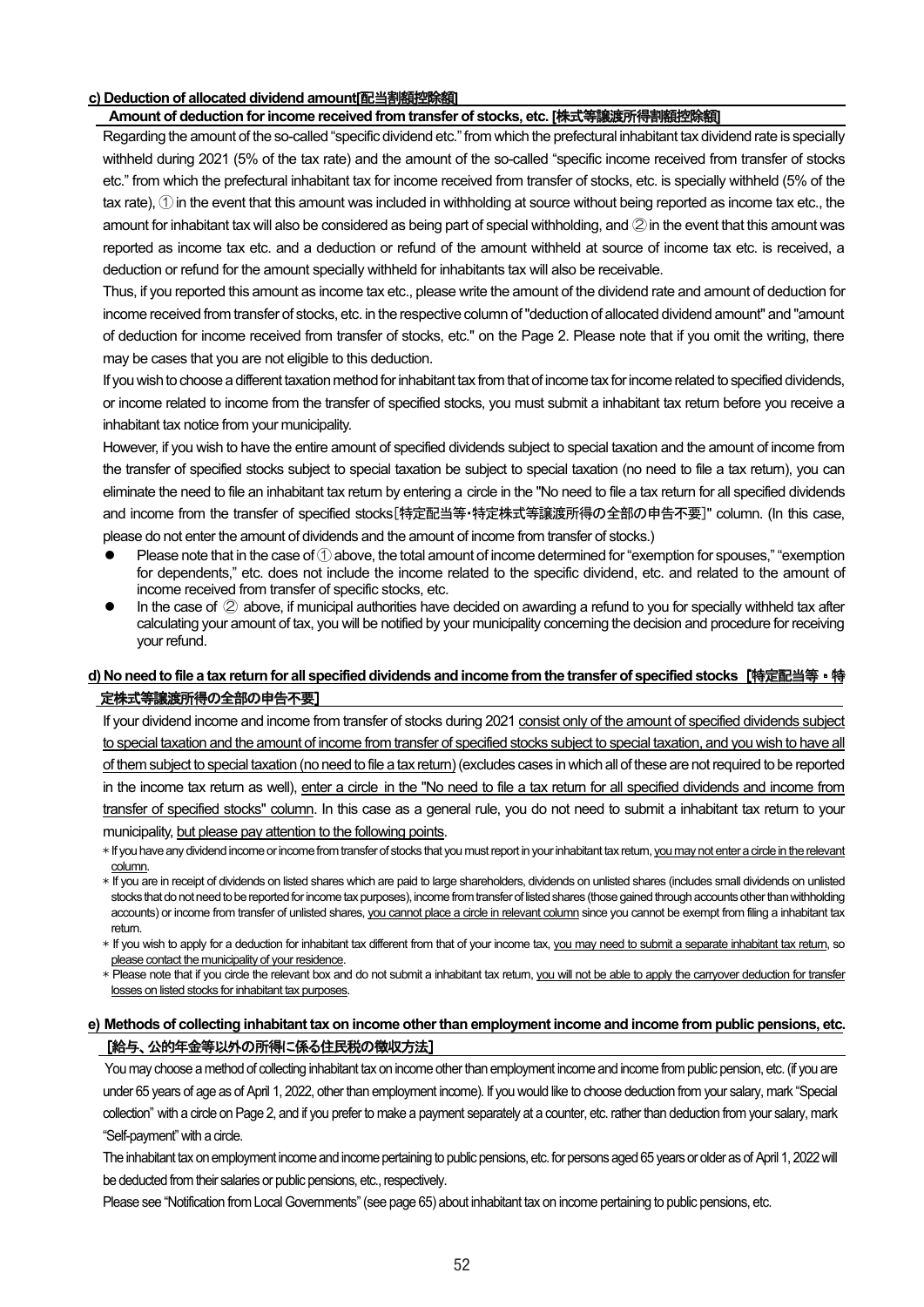### **f) Deduction for donations [**寄附金税額控除]

Write the each amount of the donations regarding, 1 donations to prefectures or municipalities (hometown tax), 2 donations to the Japan Red Cross Society or local chapters of the community chest where you were a resident as of January 1, 2022, ③ donations specified in ordinance of the prefecture where you were a resident as of January 1, 2022, and ④ donations specified in ordinance of the municipality where you were a resident as of January 1, 2022.

\* For a donation made as charity fund to a fundraising organization such as the Japanese Red Cross Society or Central Community Chest of Japan, which is finally distributed to the local governments which suffered disasters or charity fund distribution committee, please specify it in the field of "Donations to prefectures and municipalities (eligible to special deduction)."

For example, if you misplaced the amount of your donation made to the Japanese Red Cross Society as the support money in the field of "Donations to community chest, the Japanese Red Cross Society and others," instead of "Donations to prefectures and municipalities (eligible to special deduction)", please note that the amount of tax credit for donation cannot be correctly calculated.

- \* Regarding ③ and ④, if you have waived your right to claim for a refund of admission fees, etc. caused by cancellation, etc. of designated events (those designated by prefectures and municipalities under the ordinance), please write that amount in those fields as well (up to 200,000 yen annually for each of ③ and ④). Furthermore, if there is a donation specified by both prefecture and municipality, please write the amount in both fields. Please contact the prefecture or municipal government of the location of your domicile to find out which organization and event are specified under the ordinance.
- \* Among donations made to NPO, etc., other than certified NPOs, etc., a certain donations specified by the ordinance of prefectural/city governments or local governments of the location of your address can be eligible for tax credit for individual inhabitants tax purposes, while not eligible for income tax deduction. In order to take such tax credit, separate filing should be made to local governments.

(Example) In the case that donations were paid to entities (1) through (6) and a right to claim for a refund about (7) was concurrently waived.

| 1)             | •• Prefecture (hometown tax)                                                                                                                                                                                                                                     |            | 80,000 yen  |
|----------------|------------------------------------------------------------------------------------------------------------------------------------------------------------------------------------------------------------------------------------------------------------------|------------|-------------|
| 2)             | $\triangle$ $\triangle$ City (hometown tax)                                                                                                                                                                                                                      |            | 40,000 yen  |
| 3)             | Local chapter of Japan Red Cross Society in area of domicile                                                                                                                                                                                                     |            | 90,000 yen  |
| 4)             | Community chest in prefecture of domicile (social welfare corporation)                                                                                                                                                                                           |            | 20,000 yen  |
| 5)             | Social welfare service corporation (specified by ordinance of the prefecture of domicile)                                                                                                                                                                        |            | 55,000 yen  |
| 6)             | Certified NPOs $\triangle\triangle$<br>(specified by ordinance by both the prefecture and municipality of domicile)                                                                                                                                              |            | 5,000 yen   |
| 7)             | Admission fees for cultural and art events $\blacksquare$ (those designated by the Minister of<br>Education, Culture, Sports, Science and Technology and specified by ordinance of the<br>municipality of domicile.                                              |            | 10,000 yen  |
| Α              | In the field of "Donations to prefectures and municipalities (eligible to special deduction),<br>enter $(1)$ and $(2)$ .                                                                                                                                         | $(1)+(2)=$ | 120,000 yen |
| B              | In the field of "Donations to community chest, the Japanese Red Cross Society and others,"<br>enter $(3)$ and $(4)$ .                                                                                                                                            | $(3)+(4)=$ | 110,000 yen |
| $\overline{C}$ | In the field of "Donations specified by the prefectural ordinance," enter $(5)$ and $(6)$ .                                                                                                                                                                      | $(5)+(6)=$ | 60,000 yen  |
|                | In the field of "Donations specified by the municipal ordinance," enter $(6)$ and $(7)$ .<br>*Enter donations to municipalities that are not designated by the Minister of Internal Affairs<br>and Communications concerning hometown tax in [B] instead of [A]. | $(6)+(7)=$ | 15,000 yen  |
|                | Ē                                                                                                                                                                                                                                                                |            |             |

| Donations to<br>prefectures and<br>municipalities<br>(eligible to special<br>deduction) | Donations to the<br>community chest, the<br>Japan Red Cross<br>Society, and others | Donations specified<br>by the prefectural<br>ordinance | Donations specified<br>by the municipal<br>ordinance |
|-----------------------------------------------------------------------------------------|------------------------------------------------------------------------------------|--------------------------------------------------------|------------------------------------------------------|
| 120,000                                                                                 | 110,000                                                                            | 60,000                                                 | 15,000                                               |

Because the amount of donations in (6) is included in the fields for both Prefecture and Municipality, the aggregate amount of (1) through (7) will not be the same as the aggregate amount of  $|A|$  through  $|D|$ .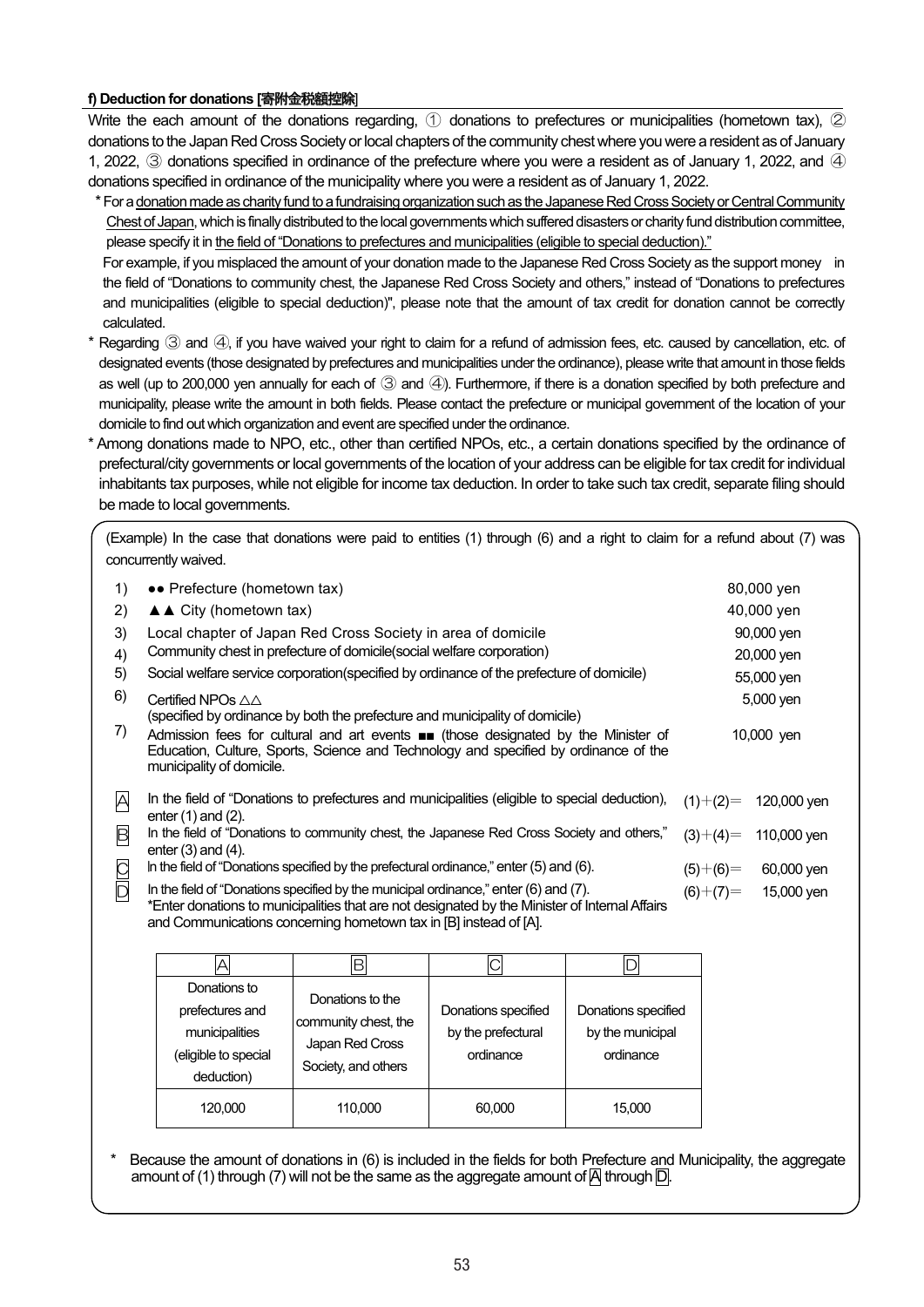## **4 Enterprise tax**

#### **a) "Tax-exempt income, etc."**

The tax rate of enterprise tax varies according to the type of business. Some businesses are exempt from tax. Individuals with income applicable to sections (i) and (ii) below should tick the relevant number and write the amount on the Page 2, here: "taxexempt income, etc." **[**非課税所得など**]**.

Regarding enterprise tax, you can't claim the special credit for the blue returns. Please write the amount, prior to this credit.

- (i) Individuals who run no less than two kinds of business have income from any of the following:
	- 1) Income from livestock rearing (except when practiced in conjunction with agriculture)
	- 2) Income from fisheries (excluding the small-scale picking or catching of marine flora and fauna)
	- 3) Income from manufacturing of charcoal
	- 4) Income from massage, acupuncture, acupressure therapy, moxacautery, judo-physiotherapy or any other variety of medical enterprise (However, enterprise taxes will not be imposed when business is conducted by persons whose combined vision has failed or whose combined vision(corrected eyesight) is 0.06 or less. In the case, please fill out "10.")
	- 5) Income from blacksmithing.
- (ii) Those with the following tax-exempt income
	- 6) Income from forestry
	- 7) Income from mining or mineral ores
	- 8) Income from social insurance payments or reimbursements for medical expenses
	- 9) Income from overseas enterprises (income derived from offices, etc. outside Japan)
	- 10) Income derived from individual enterprises laid down in article 72-2 of the Local Tax Law (see page 55)

## **b) Income from real property prior to aggregating profit and loss**

If you incurred the amount of interest on liabilities to acquire land (see page 19), etc., write the amount of necessary expenses including such interest ("the amount used to acquire real estate prior to application of special treatments regarding aggregation of profit and loss (see page 25) as it pertains to income taxes.")

### **c) Establishment or closure of a business in the previous year**

If you established or closed-down a business during 2021, circle the section on the Page 2 titled: "establishment or closure of business in the previous year [前年中の開 (廃) 業]," and write the day and month of establishment or closure.

#### **d) Special exemption for blue returns subtracted from real estate income**

If you have applied this reduction, you should write this amount on the Page 2, here: "special reduction for the blue returns subtracted from real estate income [不動産所得から差し引いた青色申告特別控除額]."

## **e) Losses from the sale of business assets etc.**

Losses from the sale of business assets, such as machinery, vehicles (but not land, structures, buildings or intangible fixed assets) within one year of cessation of use for business upon which enterprise tax has been imposed, may be deducted when calculating your enterprise tax. The deduction applies only to those filing a blue return. On condition that a return is consecutively filed for the subsequent years, the amount of the losses may be carried over to the following three years for enterprise tax purposes.

Write the amount of the loss on the Page 2, here: "losses from the sale of business assets etc. [事業用資産の譲渡損失など]." If your business income is in deficit as a result of losses from damage to inventory or business assets through natural disasters, you may carry over the amount of losses to the next three years, on condition that you file a return consecutively for the following years. Write the amount of the loss on the Page 2, here: "losses from the sale of business assets, etc. [事業用資産 の譲渡損失など)."

## **f) Those with offices, etc. in other prefectures**

Enterprise tax will be imposed according to the location of the business. If there are offices in several different prefectures ("prefectures" including Tokyo), the amount of income will be taxed proportionally according to the number of staffs in each office, etc. If you have a business with offices, etc. in more than one prefecture, you must indicate this by drawing a circle on the Page 2, here: office(s), etc. in other prefecture(s). [他都道府県の事務所等].